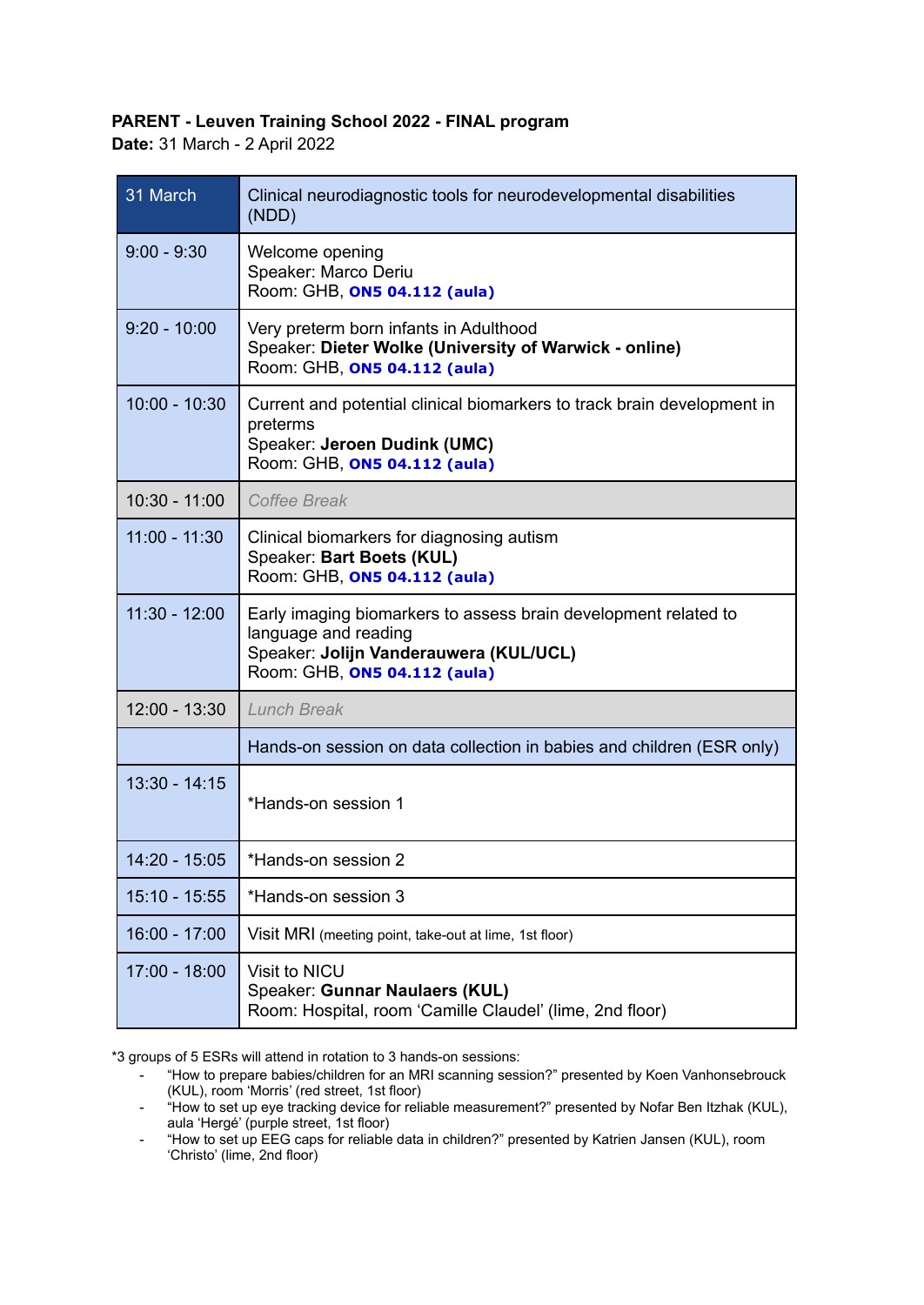## 13:30 - 17:00 PARENT executive board / scientific board - aula Pentalfa O&N1 *With coffee break at 15h00 (Foyer CAG, O&N1)*

| 1 April         | Basic principles on neuroimaging, eye tracking and other technologies<br>for diagnosis of NDD                                          |
|-----------------|----------------------------------------------------------------------------------------------------------------------------------------|
| $9:00 - 9:15$   | Welcome<br>Speaker: Marco Deriu (PoliTO)<br>Room: GHB, ON4 04.330 (aula)                                                               |
| $9:15 - 9:50$   | Magnetic resonance imaging (MRI): structural brain imaging<br>Speaker: Tim Vanderhasselt (UZ Brussels)<br>Room: GHB, ON4 04.330 (aula) |
| $9:50 - 10:15$  | Electro-encephalography (EEG): functional brain imaging<br>Speaker: Simon Van Eyndhoven (icometrix)<br>Room: GHB, ON4 04.330 (aula)    |
| $10:15 - 10:45$ | Coffee Break                                                                                                                           |
| $10:45 - 11:15$ | Eye tracking<br>Speaker: Aleksander Sadikov (University of Ljubljana)<br>Room: GHB, ON4 04.330 (aula)                                  |
| $11:15 - 11:45$ | Neonatal cranial ultrasound<br>Speaker: Paul Govaert (ZNA - online)<br>Room: GHB, ON4 04.330 (aula)                                    |
| $11:45 - 12:00$ | 'Meet and greet' speakers<br>Room: GHB, ON4 04.330 (aula)                                                                              |
| 12:00 - 13:30   | <b>Lunch Break</b>                                                                                                                     |
|                 | Poster sessions                                                                                                                        |
| $13:30 - 15:00$ | Poster presentation by ESRs - part 1<br>Room: GHB, ON4 04.330 (aula)                                                                   |
| $15:00 - 15:30$ | Coffee Break                                                                                                                           |
| $15:30 - 16:30$ | Poster presentation by ESRs - part 2<br>Room: GHB, ON4 04.330 (aula)                                                                   |